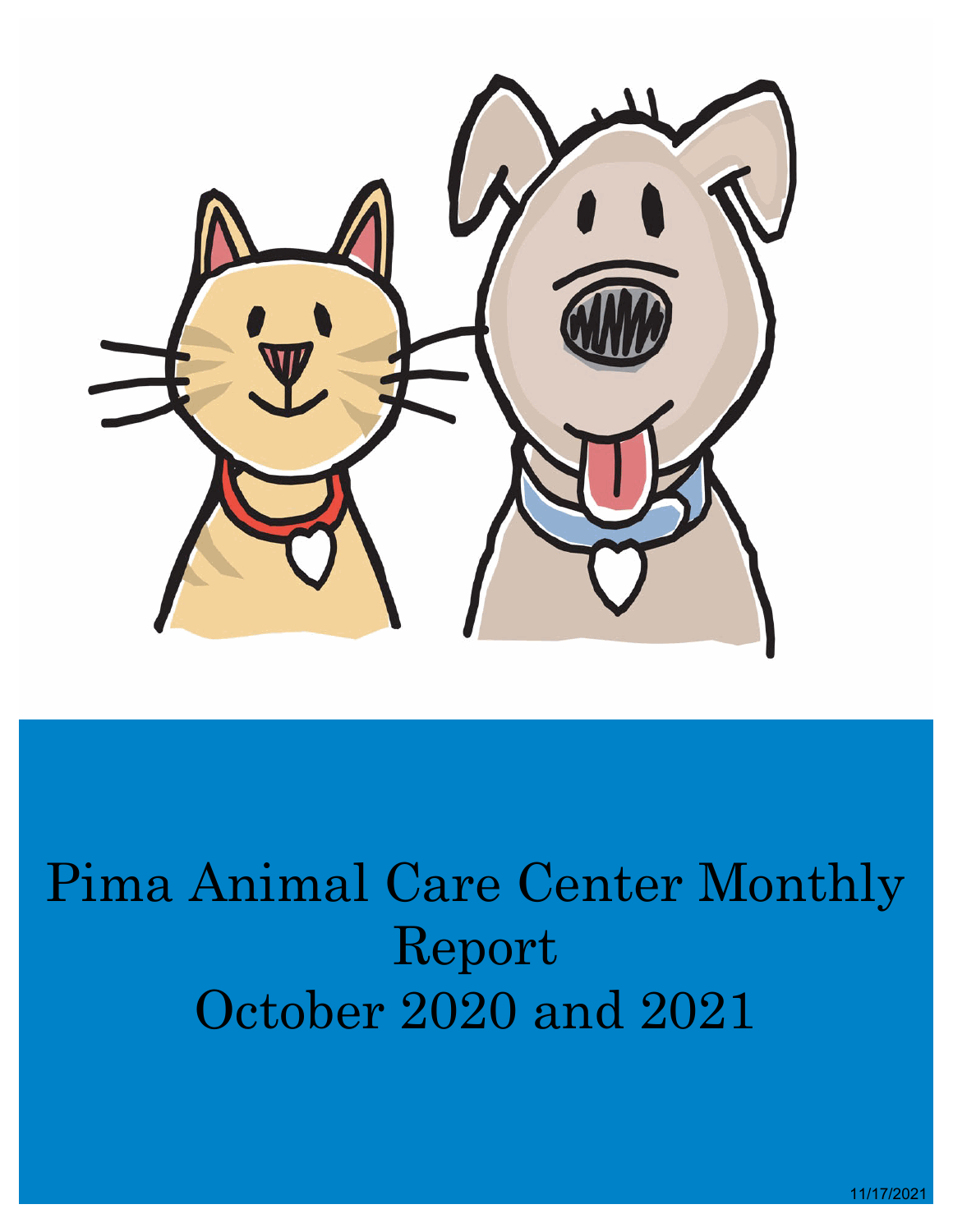## Animal Intakes October 2020 & October 2021

|                                     | 2020           |                |               |              | 2021           |            |                |              |
|-------------------------------------|----------------|----------------|---------------|--------------|----------------|------------|----------------|--------------|
|                                     | <b>CAT</b>     | <b>DOG</b>     | <b>OTHERS</b> | <b>Total</b> | <b>CAT</b>     | <b>DOG</b> | <b>OTHERS</b>  | <b>Total</b> |
| <b>Stray</b>                        | 143            | 418            | 3             | 564          | 1,082          | 553        | 4              | 1,639        |
| Owner<br><b>Surrender</b>           | 134            | 178            | $\mathbf 0$   | 312          | 140            | 223        | $\overline{2}$ | 365          |
| <b>Transfer</b>                     | 3              | 5              | $\mathbf 0$   | 8            | $\overline{2}$ | 1          | $\mathbf 0$    | 3            |
| <b>Returned</b>                     | $\overline{4}$ | 32             | $\mathbf 0$   | 36           | $\overline{4}$ | 29         | $\mathbf 0$    | 33           |
| <b>Confiscated</b>                  | 20             | 46             | $\pmb{0}$     | 66           | 34             | 61         | 26             | 121          |
| Quarantine                          | 5              | 18             | $\mathbf 0$   | 23           | 5              | 32         | $\mathbf 0$    | 37           |
| <b>Pub Assist</b>                   | 3              | $\overline{2}$ | $\mathbf 0$   | 5            | $\overline{4}$ | 12         | 1              | 17           |
| <b>Total Live</b><br><b>Intakes</b> | 312            | 699            | 3             | 1,014        | 1,271          | 911        | 33             | 2,215        |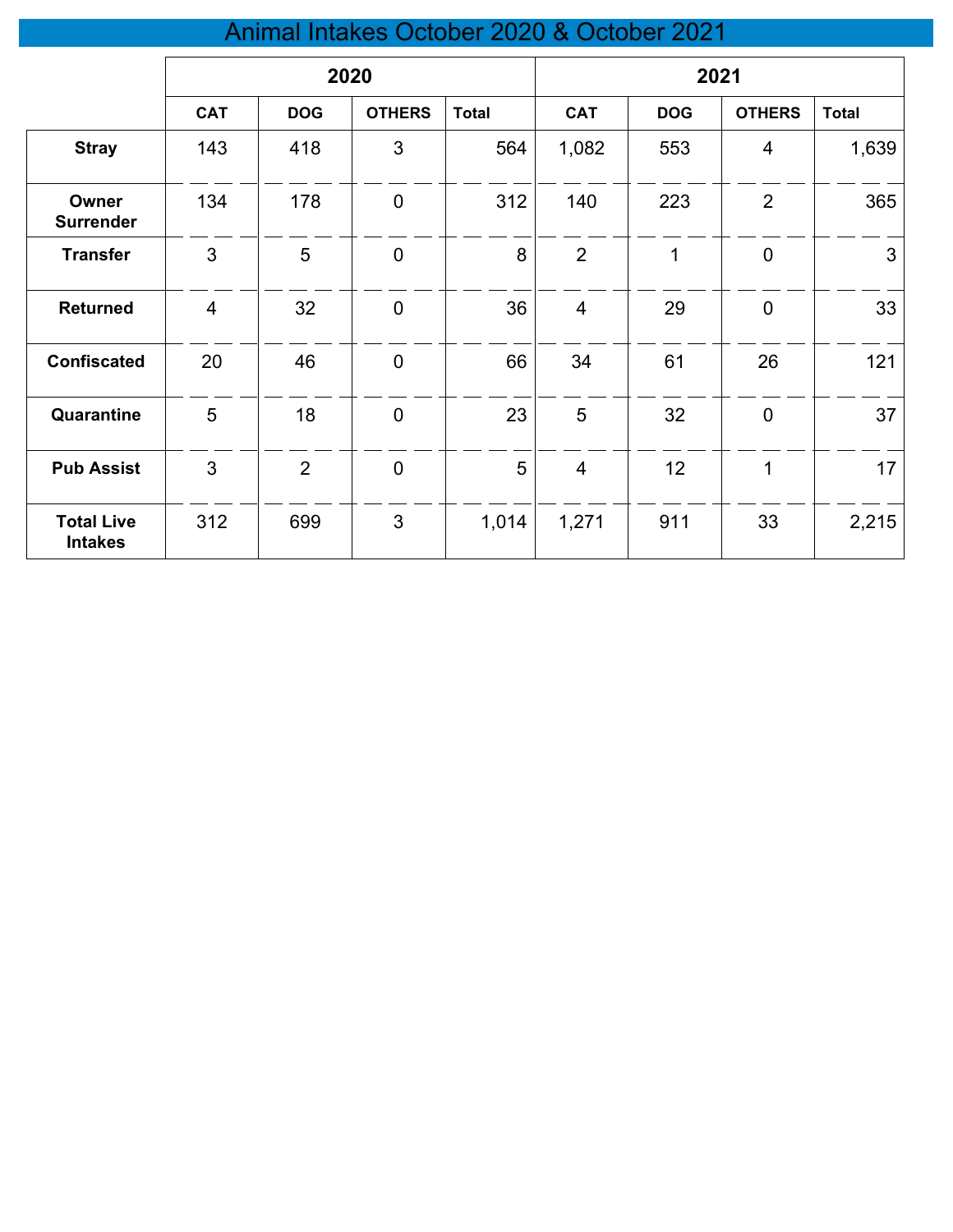## Animal Outcomes October 2020 & October 2021

|                              | 2020           |                |                 | 2021           |                |                |                |                |
|------------------------------|----------------|----------------|-----------------|----------------|----------------|----------------|----------------|----------------|
|                              | <b>CAT</b>     | <b>DOG</b>     | <b>OTHERS</b>   | <b>Total</b>   | <b>CAT</b>     | <b>DOG</b>     | <b>OTHERS</b>  | <b>Total</b>   |
| <b>Adopted</b>               | 181            | 394            | 3               | 578            | 259            | 525            | 7              | 791            |
| <b>Owner Redemption</b>      | 12             | 136            | $\overline{0}$  | 148            | 21             | 211            | $\overline{0}$ | 232            |
| <b>Working Cat Program</b>   | $\overline{2}$ | $\overline{0}$ | $\overline{0}$  | $\overline{2}$ | $\overline{4}$ | $\overline{0}$ | $\overline{0}$ | $\overline{4}$ |
| <b>Transferred to Rescue</b> | 51             | 58             | $\overline{2}$  | 111            | 36             | 82             | 20             | 138            |
| <b>Community Cat</b>         | 3              | $\overline{0}$ | $\overline{0}$  | 3              | $\mathbf 0$    | $\overline{0}$ | $\overline{0}$ | $\overline{0}$ |
| <b>Euthanized</b>            | 22             | 21             | 1               | 44             | 40             | 27             | 1              | 68             |
| <b>Went Missing</b>          | $\mathbf 0$    | $\overline{0}$ | $\overline{0}$  | $\overline{0}$ | $\mathbf 0$    | 1              | $\overline{0}$ | 1              |
| <b>Died</b>                  | 21             | 8              | $\overline{0}$  | 29             | 29             | 10             | $\overline{0}$ | 39             |
| <b>Rtf</b>                   | $\mathbf 0$    | $\overline{0}$ | $\overline{0}$  | $\overline{0}$ | 743            | 1              | $\mathbf 0$    | 744            |
| <b>Transfer</b>              | $\overline{0}$ | $\overline{2}$ | $\overline{0}$  | $\overline{2}$ | $\overline{0}$ | $\overline{0}$ | $\overline{0}$ | $\overline{0}$ |
| <b>Total</b>                 | 292            | 619            | $6\phantom{1}6$ | 917            | 1,132          | 857            | 28             | 2,017          |



#### **October 2020 Save Rate 92.77% October 2021 Save Rate 95.09% October 2020 Live Release Rate 92.01%**

**October 2021 Live Release Rate 94.65%**

\*\* Save Rate = Live Intakes - Non-Live Outcomes/Live Intakes

\*\* Live Release Rate = Live Outcomes / Total Outcomes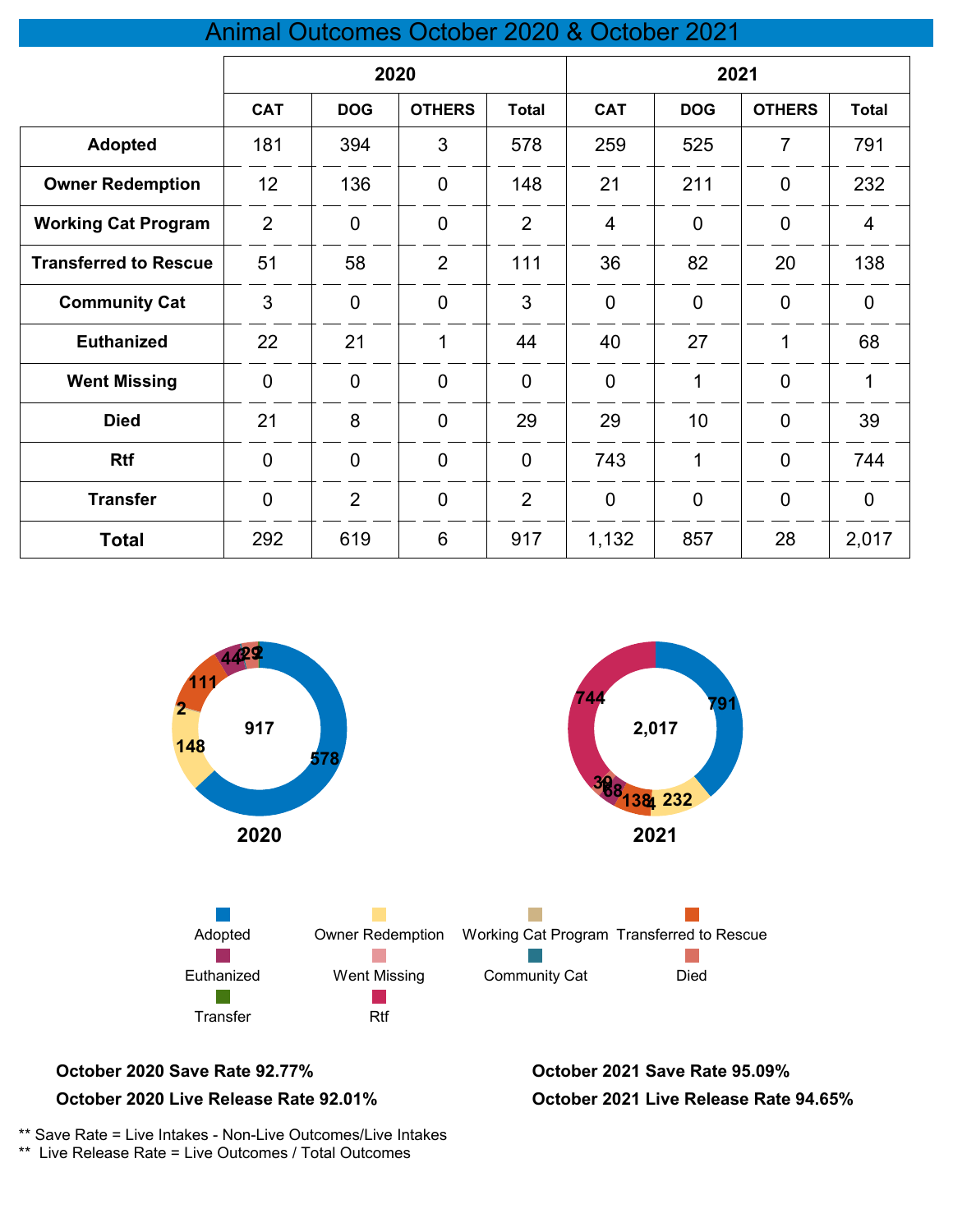# **Adoptions by Day**

|              | <b>CAT</b>     | <b>DOG</b> | <b>Others</b> | <b>Total</b> |
|--------------|----------------|------------|---------------|--------------|
| 10/1/2021    | 13             | 18         | 0             | 31           |
| 10/2/2021    | 9              | 11         | 0             | 20           |
| 10/3/2021    | 6              | 17         | 0             | 23           |
| 10/4/2021    | 10             | 23         | 0             | 33           |
| 10/5/2021    | 9              | 18         | 0             | 27           |
| 10/6/2021    | $\overline{4}$ | 21         | 0             | 25           |
| 10/7/2021    | 10             | 22         | $\mathbf{1}$  | 33           |
| 10/8/2021    | 12             | 16         | 0             | 28           |
| 10/9/2021    | 3              | 12         | 0             | 15           |
| 10/10/2021   | 3              | 16         | 0             | 19           |
| 10/11/2021   | 6              | 19         | 0             | 25           |
| 10/12/2021   | 12             | 16         | 0             | 28           |
| 10/13/2021   | 7              | 19         | 0             | 26           |
| 10/14/2021   | 1              | 13         | 0             | 14           |
| 10/15/2021   | 14             | 16         | $\mathbf{1}$  | 31           |
| 10/16/2021   | 8              | 12         | 0             | 20           |
| 10/17/2021   | 4              | 9          | 0             | 13           |
| 10/18/2021   | 20             | 23         | 1             | 44           |
| 10/19/2021   | 3              | 14         | 0             | 17           |
| 10/20/2021   | 4              | 11         | 0             | 15           |
| 10/21/2021   | 11             | 28         | 3             | 42           |
| 10/22/2021   | 11             | 18         | 1             | 30           |
| 10/23/2021   | 7              | 27         | 0             | 34           |
| 10/24/2021   | 6              | 9          | 0             | 15           |
| 10/25/2021   | 13             | 23         | 0             | 36           |
| 10/26/2021   | 12             | 12         | 0             | 24           |
| 10/27/2021   | 10             | 23         | 0             | 33           |
| 10/28/2021   | 11             | 16         | 0             | 27           |
| 10/29/2021   | 7              | 12         | 0             | 19           |
| 10/30/2021   | 11             | 18         | 0             | 29           |
| 10/31/2021   | 6              | 13         | 0             | 19           |
| <b>Total</b> | 263            | 525        | 7             | 795          |

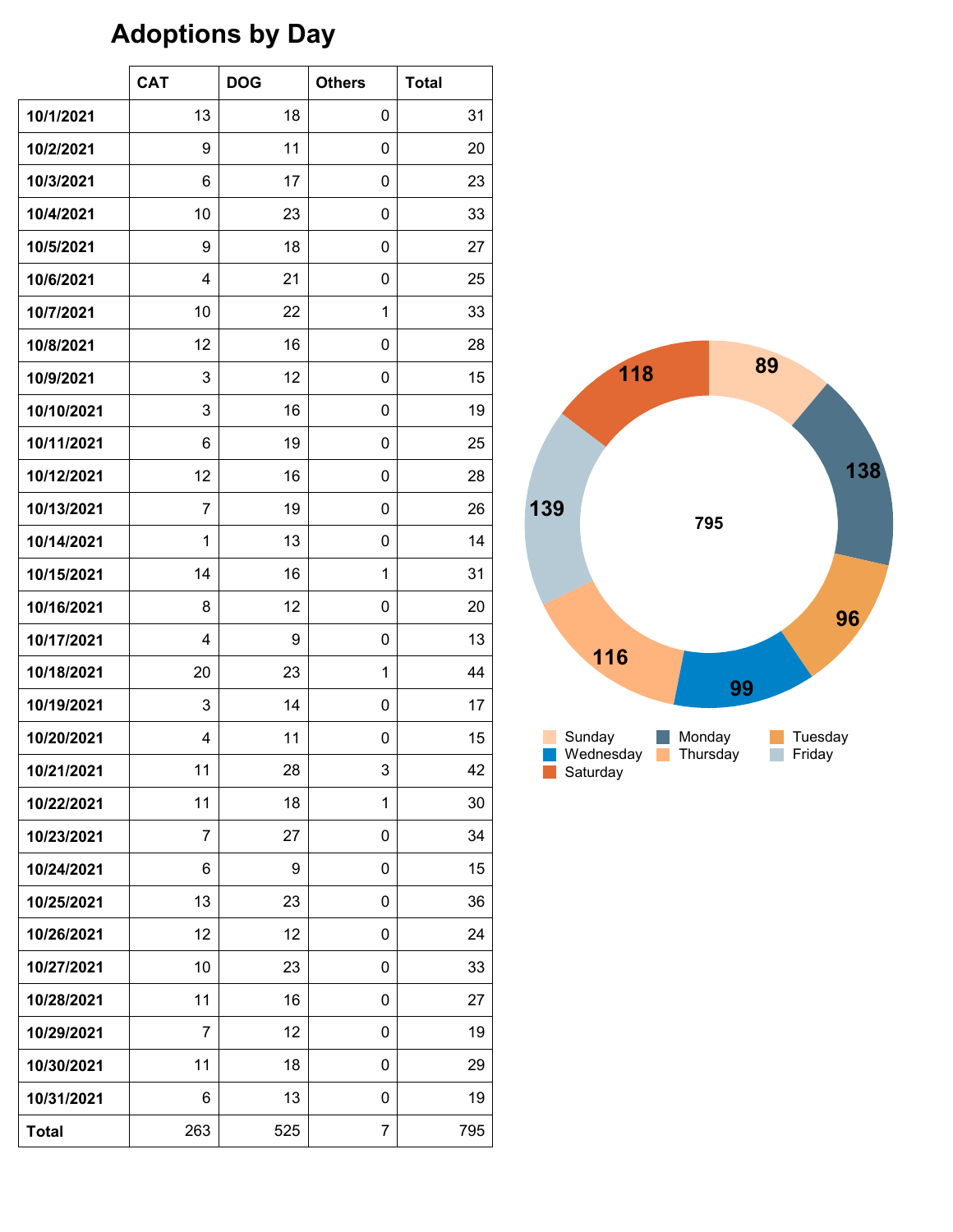# Non-Live Outcomes October 2020 & October 2021

|                |                  | 2020                    |                |              | 2021           |              |                |                |                |
|----------------|------------------|-------------------------|----------------|--------------|----------------|--------------|----------------|----------------|----------------|
|                |                  | <b>CAT</b>              | <b>DOG</b>     | <b>OTHER</b> | <b>Total</b>   | <b>BIRD</b>  | <b>CAT</b>     | <b>DOG</b>     | <b>Total</b>   |
| <b>DIED</b>    | <b>ENROUTE</b>   | 1                       | 1              | $\mathbf 0$  | $\overline{2}$ | 0            | 1              | 1              | $\overline{2}$ |
|                | <b>IN CARE</b>   | $6\phantom{1}$          | $\overline{2}$ | $\pmb{0}$    | 8              | 0            | 1              | $\mathbf 0$    | $\mathbf{1}$   |
|                | <b>IN FOSTER</b> | $10$                    | $\mathbf 0$    | $\pmb{0}$    | 10             | $\mathbf 0$  | 14             | $\sqrt{2}$     | 16             |
|                | <b>IN KENNEL</b> | $\overline{\mathbf{4}}$ | 5              | $\pmb{0}$    | 9              | $\mathbf 0$  | 13             | $\overline{7}$ | 20             |
|                | <b>Total</b>     | 21                      | 8              | $\pmb{0}$    | 29             | $\mathbf 0$  | 29             | 10             | 39             |
| <b>EUTH</b>    |                  | $\mathbf 0$             | $\mathbf 0$    | $\pmb{0}$    | $\mathbf 0$    | $\mathbf 0$  | 5              | 5              | 10             |
|                | <b>AT VET</b>    | $\pmb{0}$               | $\mathbf 0$    | $\mathbf 0$  | $\mathbf 0$    | $\mathbf{1}$ | $\overline{2}$ | $\pmb{0}$      | 3              |
|                | <b>BEHAVIOR</b>  | $\mathbf 0$             | $\mathbf 1$    | $\pmb{0}$    | 1              | $\pmb{0}$    | $\mathbf 0$    | $\sqrt{2}$     | $\overline{2}$ |
|                | <b>MEDICAL</b>   | 22                      | 20             | $\pmb{0}$    | 42             | $\mathbf 0$  | 33             | 20             | 53             |
|                | <b>WILDLIFE</b>  | $\mathbf 0$             | $\mathbf 0$    | 1            | 1              | $\mathbf 0$  | $\mathbf 0$    | $\pmb{0}$      | $\mathbf 0$    |
|                | <b>Total</b>     | 22                      | 21             | $\mathbf{1}$ | 44             | $\mathbf{1}$ | 40             | 27             | 68             |
| <b>MISSING</b> |                  | $\boldsymbol{0}$        | $\mathbf 0$    | $\pmb{0}$    | $\mathbf 0$    | 0            | $\mathbf 0$    | 1              | $\mathbf{1}$   |
|                | <b>Total</b>     | $\boldsymbol{0}$        | $\mathbf 0$    | $\pmb{0}$    | $\mathbf 0$    | $\pmb{0}$    | $\pmb{0}$      | 1              | $\mathbf 1$    |
|                | <b>Total</b>     | 43                      | 29             | $\mathbf 1$  | 73             | 1            | 69             | 38             | 108            |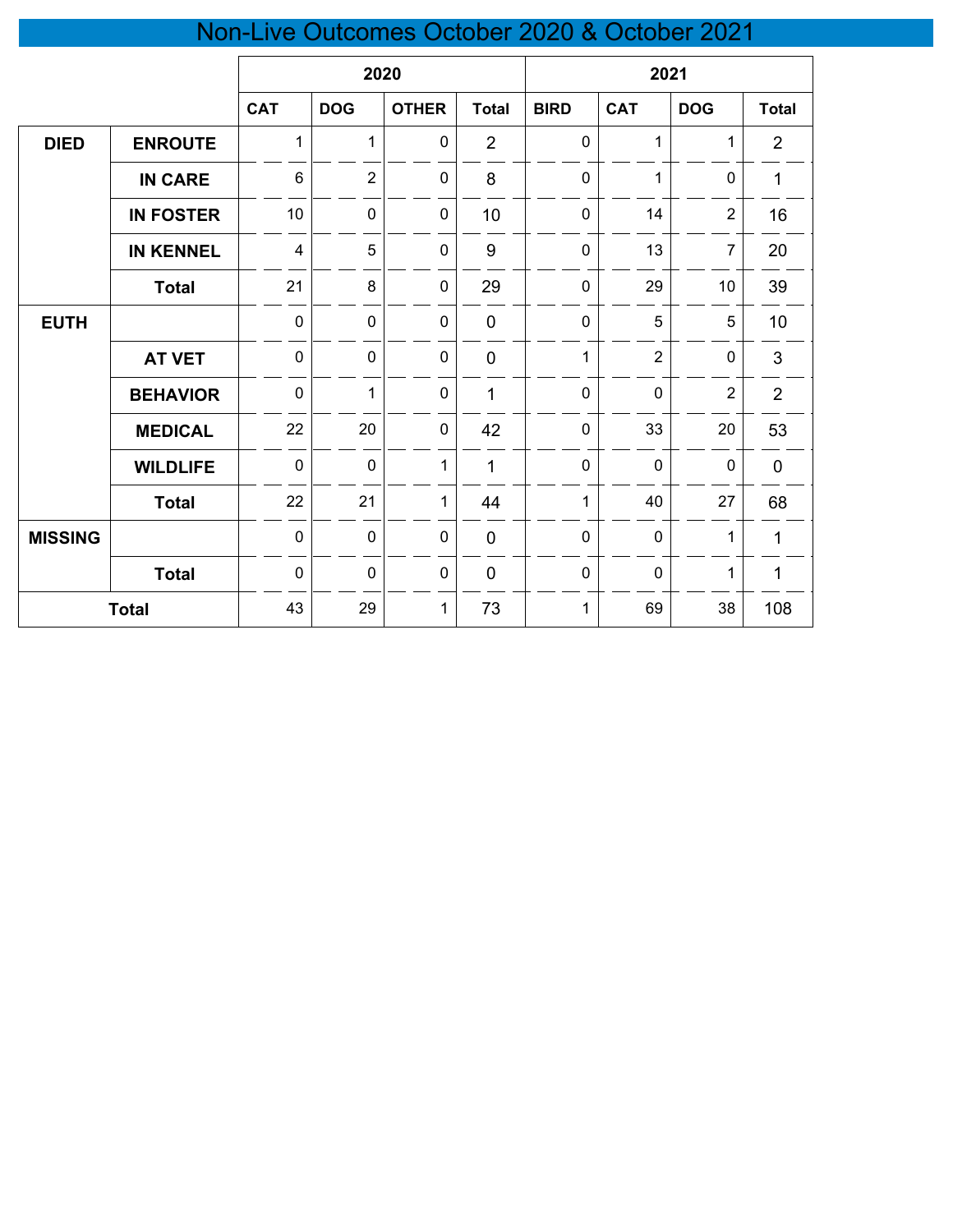| Animals that went to Foster Care October 2020 & 2021 |                |                |                |                |                |                |                |                |  |
|------------------------------------------------------|----------------|----------------|----------------|----------------|----------------|----------------|----------------|----------------|--|
|                                                      |                | 2020           |                |                |                | 2021           |                |                |  |
|                                                      | <b>CAT</b>     | <b>DOG</b>     | <b>OTHERS</b>  | <b>Total</b>   | <b>CAT</b>     | <b>DOG</b>     | <b>OTHERS</b>  | <b>Total</b>   |  |
|                                                      | 3              | 3              | $\mathbf 0$    | 6              | 3              | 3              | $\overline{0}$ | $6\phantom{1}$ |  |
| <b>Adult Cat</b>                                     | 30             | $\overline{0}$ | $\overline{0}$ | 30             | 18             | $\mathbf{1}$   | $\overline{0}$ | 19             |  |
| <b>Adult Dog</b>                                     | $\overline{0}$ | 25             | $\mathbf 0$    | 25             | $\pmb{0}$      | 41             | $\overline{0}$ | 41             |  |
| <b>Hospice</b>                                       | $\overline{3}$ | $\overline{2}$ | $\overline{0}$ | 5              | $\overline{3}$ | $\overline{2}$ | $\overline{0}$ | 5              |  |
| <b>Medical</b><br><b>Condition</b>                   | 81             | 30             | $\mathbf{1}$   | 112            | 204            | 69             | 12             | 285            |  |
| <b>Neonate</b>                                       | 27             | $\overline{2}$ | $\overline{0}$ | 29             | 98             | $\overline{0}$ | $\overline{0}$ | 98             |  |
| Pregnant                                             | $\overline{0}$ | $\mathbf 0$    | $\overline{0}$ | $\mathbf 0$    | $\pmb{0}$      | $\mathbf{1}$   | $\overline{0}$ | $\mathbf 1$    |  |
| <b>Safety Net</b>                                    | $\mathbf 0$    | $\mathbf 0$    | $\mathbf 0$    | $\overline{0}$ | $\mathbf{1}$   | 14             | $\mathbf 0$    | 15             |  |
| <b>To Adopt</b>                                      | 30             | 58             | $\mathbf{1}$   | 89             | 31             | 56             | $\overline{2}$ | 89             |  |
| <b>Total</b>                                         | 174            | 120            | $\overline{2}$ | 296            | 358            | 187            | 14             | 559            |  |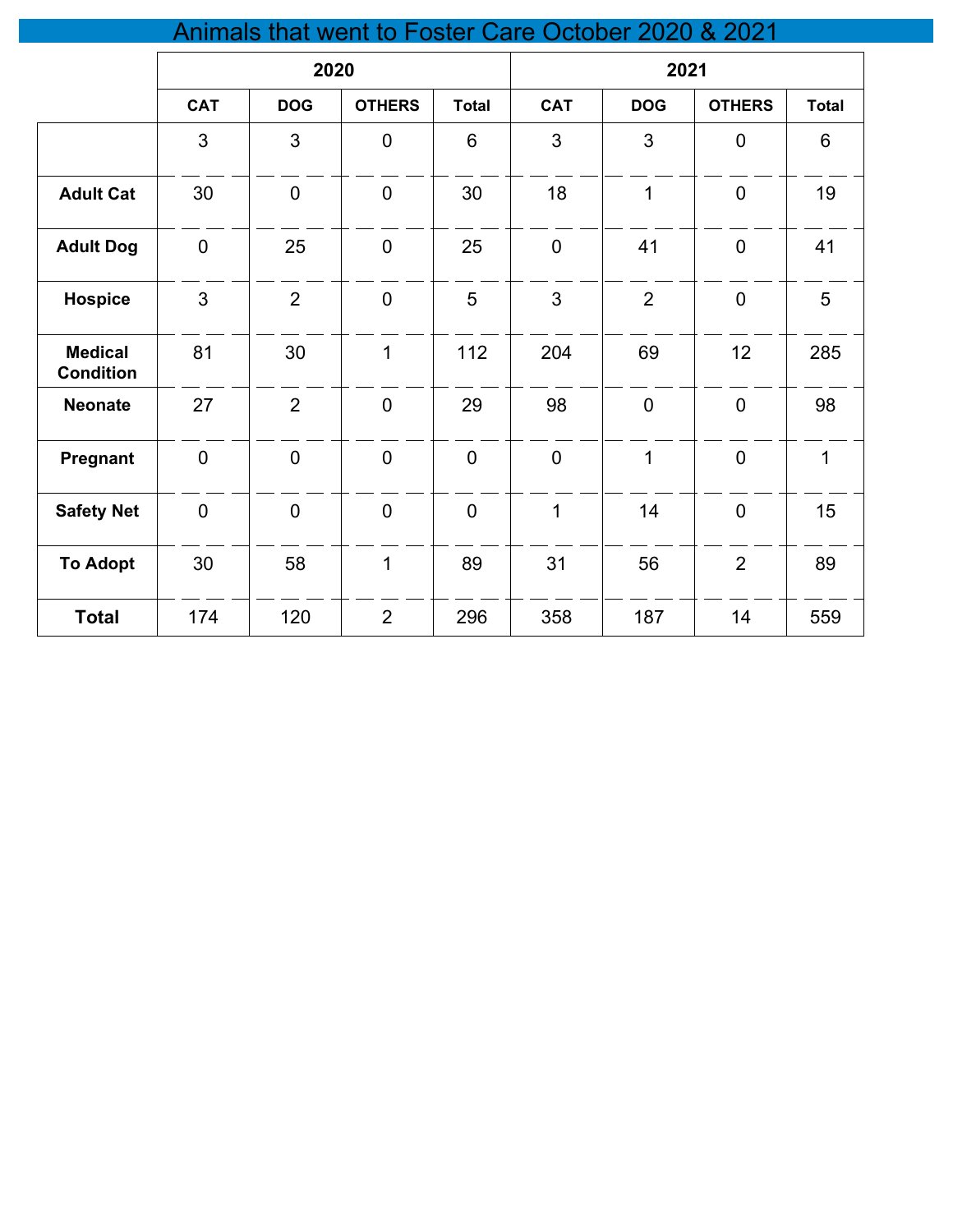## APS October 2020 & 2021

|                                     | 2020  | 2021  |
|-------------------------------------|-------|-------|
| <b>Abandoned Animal</b>             | 41    | 47    |
| <b>Bite Reports</b>                 | 97    | 95    |
| Court                               | 0     | 2     |
| <b>Cruelty/Neglect</b>              | 92    | 75    |
| <b>Dangerous Dog Investigation</b>  | 3     | 3     |
| <b>DOA Pickups</b>                  | 288   | 295   |
| <b>Follow Ups</b>                   | 0     | 2     |
| <b>Followup</b>                     | 0     | 7     |
| <b>Hoarding Cases</b>               | 4     | 3     |
| Inv                                 | 10    | 10    |
| <b>Law Enforcement Assist</b>       | 110   | 116   |
| <b>Leash Law Violations</b>         | 135   | 196   |
| <b>Noise &amp; Waste Complaints</b> | 112   | 117   |
| <b>Outreach Events</b>              | 0     | 4     |
| Owned                               | 4     | 5     |
| <b>Possbile Rabies Exposure</b>     | 30    | 32    |
| <b>Rescue</b>                       | 3     | 1     |
| <b>Strays</b>                       | 524   | 616   |
| <b>Tie Outs</b>                     | 22    | 16    |
| <b>Tnr</b>                          | 0     | 9     |
| <b>Transport</b>                    | 32    | 29    |
| <b>Trap</b>                         | 1     | 0     |
| <b>Wild</b>                         | 3     | 1     |
| <b>Total</b>                        | 1,511 | 1,681 |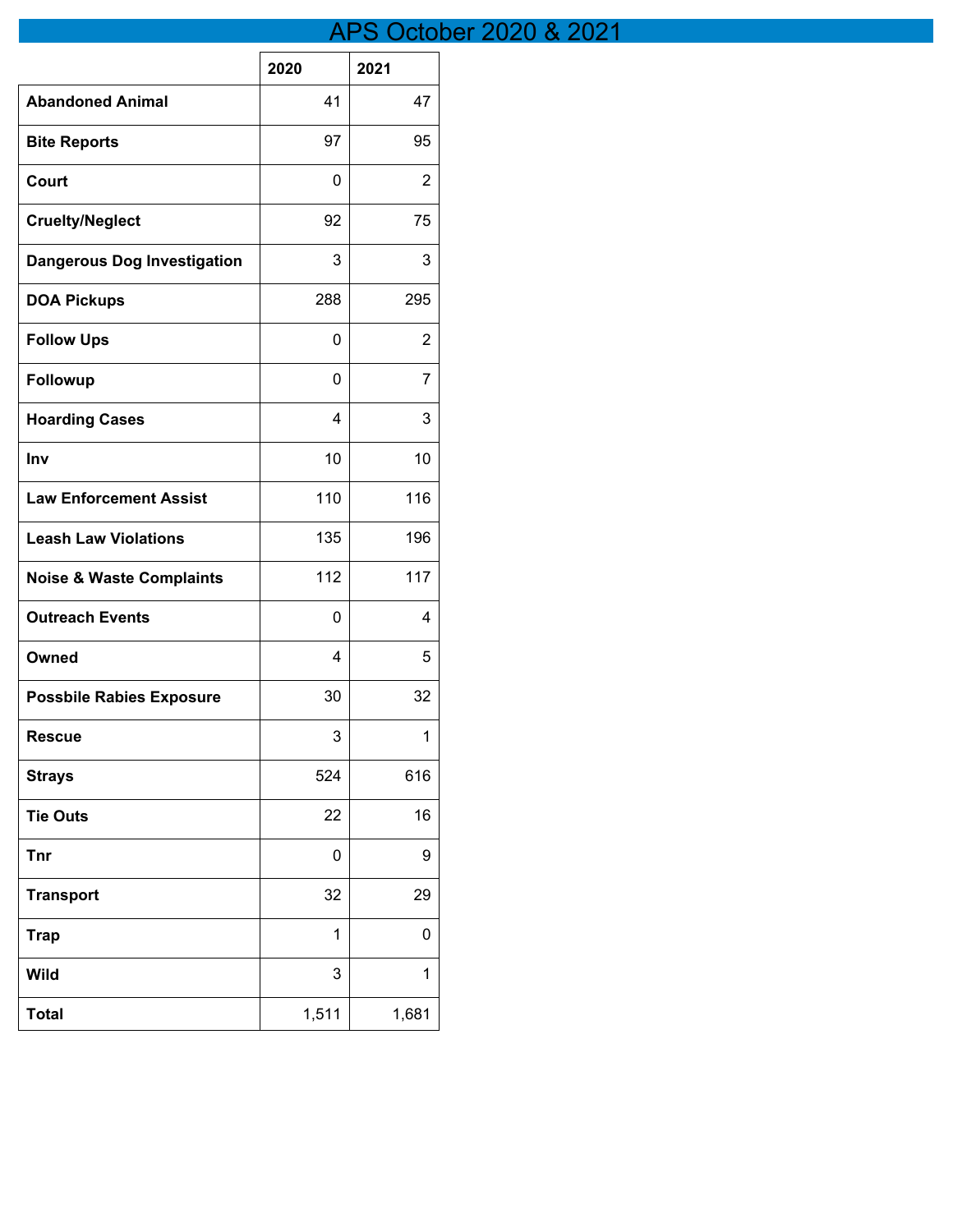|                              | Licensing & Donations October 2020 & 2021 |       |  |  |  |
|------------------------------|-------------------------------------------|-------|--|--|--|
|                              | 2020                                      | 2021  |  |  |  |
| <b>Altered Dog License</b>   | 5,052                                     | 1,347 |  |  |  |
| <b>Unaltered Dog License</b> | 284                                       | 91    |  |  |  |
| <b>Others</b>                | 1,189                                     | 364   |  |  |  |
| <b>Total</b>                 | 6,525                                     | 1,802 |  |  |  |

|                              | 2020         | 2021        |
|------------------------------|--------------|-------------|
| <b>Altered Dog License</b>   | \$91,971.00  | \$16,849.00 |
| <b>Unaltered Dog License</b> | \$17,608.00  | \$3,795.00  |
| Total                        | \$109,579.00 | \$20,644.00 |

|                        | 2020        | 2021        |
|------------------------|-------------|-------------|
| <b>DONATION</b>        | \$51.00     | \$0.00      |
| <b>DONATION ADOP</b>   | \$218.00    | \$75.00     |
| <b>DONATION GEN</b>    | \$41,392.94 | \$17,873.74 |
| <b>DONATION GRANTS</b> | $$-100.00$  | $$-160.00$  |
| <b>DONATION OUTR</b>   | \$48.00     | \$0.00      |
| <b>DONATION S/N</b>    | \$279.00    | \$100.00    |
| <b>DONATION SAMS</b>   | \$905.00    | \$1,385.00  |
| Total                  | \$42,793.94 | \$19,273.74 |